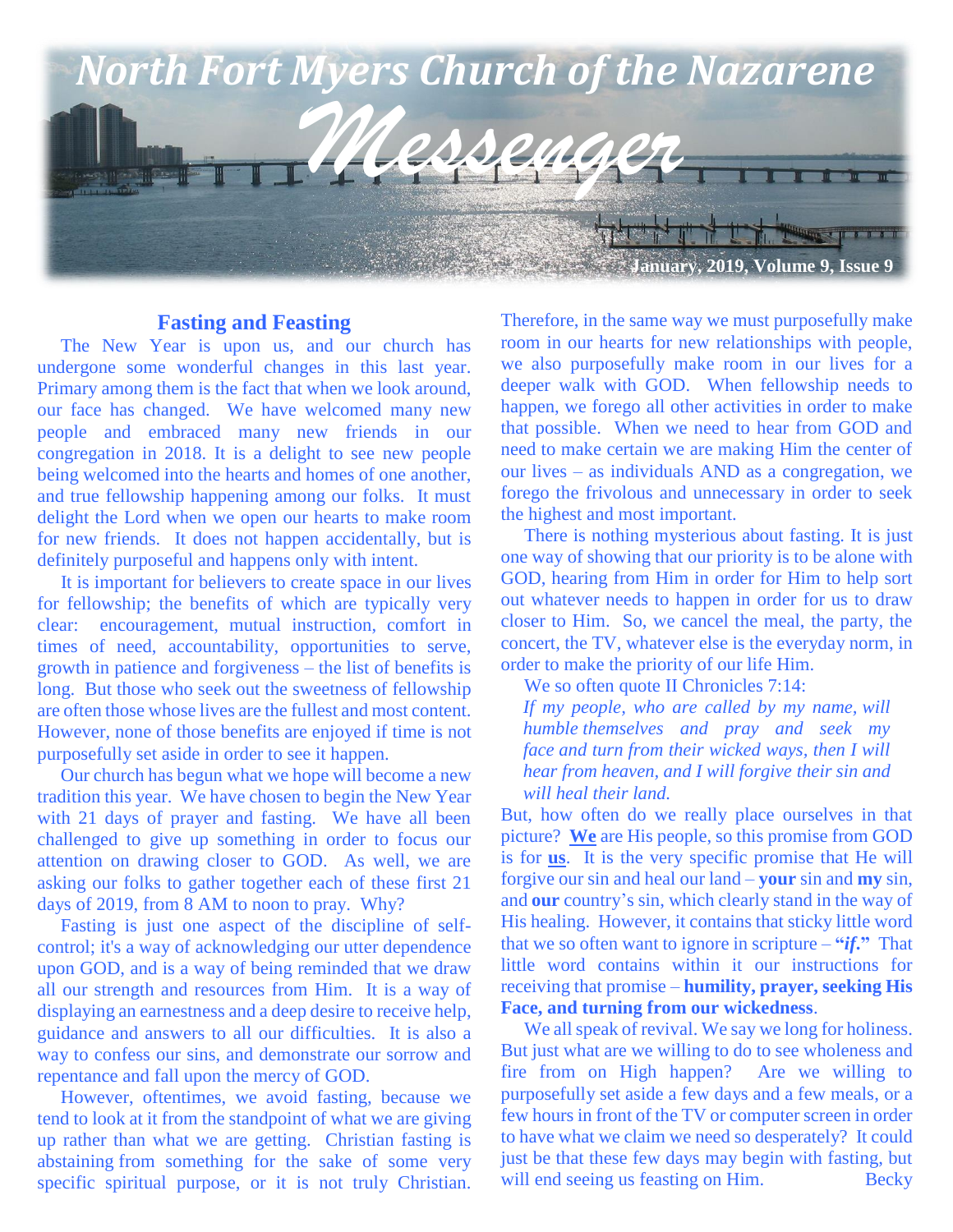# **Birthdays & Anniversaries**

- 1 Devon Kiser
- 3 Carl Baxter
- 7 Betty Predko
- 19 Grace Bolling
- 20 Laurel & Dorothy Chapman
- 23 Dan & Diane Bowker
- 26 Dave Peck
- 27 Jerry Pickett
- 29 Susi Friedman



**January Calendar** 1 – HAPPY NEW YEAR! 9 – Food Distribution 10 – Board Meeting 11 – Dominoes Night! 26 – Open Mic Night 27 – Hyssongs in Concert

# **EXAMPLE SHERICO COLLECTED** Sheryl Colie & Family Joseph Groves Eileen Massett Louis Perez **Ernie Rybold Example Strate Constructed Armstrale Constructed Armstrale Constructed Armstrale Constructed Armstrale Constructed** Dick & Janet VanSkyver Laurel Chapman Carl Baxter Jerry Parker & Family Mark Woodby **Patrick Lindsey** Craig Smith **Dorothy Chapman** Michael Romano Ryan Woodby Nick Kiser Dan Bowker Paul & Grace Boling Matthew Morgan Ida Chaplow Ardyth Eldridge Orion Predko Phoebe Barr Beth Kurland Mark & Kim Barr Annie Krapu Ken Vandelinde Cody Church Country of Ukraine Steven Leo Janice O'Lynn Jeff Werling Betty Retter Sandy Reedy Pearl Buchkoski Jerry & Deane Werling The Nation of Israel Marlene Ryan Kitty Baxter A Youth Pastor Our Church Leaders

**Prayer Needs:** Regina Williams Alice Daugherty Phyllis Obney

House of James Ministries Unsaved Loved Ones Our military, our leaders & our nation



We need volunteers to help with the distribution on Wednesday, January 9, from 4:00 to 6:00 PM, to help with a variety of tasks. Please spread the word to anyone you think could benefit from this special outreach and join us as we partner to help those in need. Thank you for being the hands and feet of Jesus in North Fort Myers.



Harry Chapin Food Bank Fighting Hunger, Feeding Hope





The Hyssongs

in Concert Sunday, January 27  $10.45$  A M

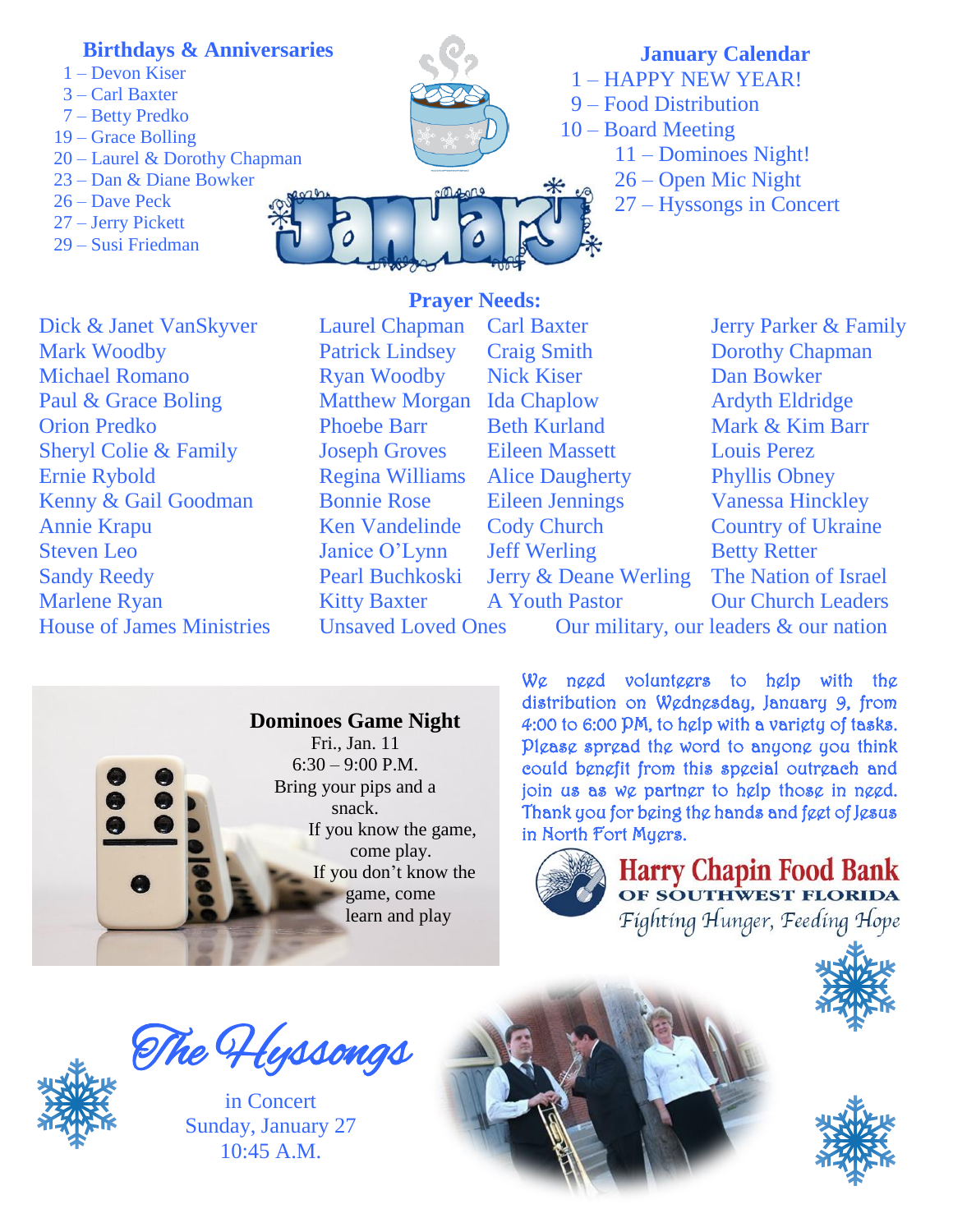# **Prayer and Fasting - A Definition**

Prayer and fasting is defined as voluntarily going without food (and more recently, abstaining from other pleasures and comforts) in order to focus on prayer and fellowship with God. Prayer and fasting often go hand in hand, but this is not always the case. You can pray without fasting, and fast without prayer. It is when these two activities are combined and dedicated to GOD's glory that they reach their full effectiveness. Having a dedicated time of prayer and fasting is not a way of manipulating God into doing what you desire. Rather, it is simply forcing yourself to focus and rely on God for the strength, provision, and wisdom you need.

# **Prayer and Fasting - What the Bible Says**

The Old Testament law specifically *required* prayer and fasting for only one occasion, which was the Day of Atonement. This custom became known as "the day of fasting" [\(Jeremiah 36:6\)](https://ebible.com/query?utf=8%E2%9C%93&query=Jeremiah%2036%3A6&translation=ESV&redirect_iframe=https://www.allaboutprayer.org/bible.htm) or "the Fast" [\(Acts 27:9\)](https://ebible.com/query?utf=8%E2%9C%93&query=Acts%2027%3A9&translation=ESV&redirect_iframe=https://www.allaboutprayer.org/bible.htm). Moses fasted during the 40 days and 40 nights he was on Mount Sinai receiving the law from God [\(Exodus 34:28\)](https://ebible.com/query?utf=8%E2%9C%93&query=Exodus%2034%3A28&translation=ESV&redirect_iframe=https://www.allaboutprayer.org/bible.htm). King Jehoshaphat called for a fast in all Israel when they were about to be attacked by the Moabites and Ammonites [\(2](https://ebible.com/query?utf=8%E2%9C%93&query=2%20Chronicles%2020%3A3&translation=ESV&redirect_iframe=https://www.allaboutprayer.org/bible.htm)  [Chronicles 20:3\)](https://ebible.com/query?utf=8%E2%9C%93&query=2%20Chronicles%2020%3A3&translation=ESV&redirect_iframe=https://www.allaboutprayer.org/bible.htm). In response to Jonah's preaching, the men of Nineveh fasted and put on sackcloth [\(Jonah 3:5\)](https://ebible.com/query?utf=8%E2%9C%93&query=Jonah%203%3A5&translation=ESV&redirect_iframe=https://www.allaboutprayer.org/bible.htm). Prayer and fasting was often done in times of distress or trouble. David fasted when he learned that Saul and Jonathan had been killed [\(2 Samuel 1:12\)](https://ebible.com/query?utf=8%E2%9C%93&query=2%20Samuel%201%3A12&translation=ESV&redirect_iframe=https://www.allaboutprayer.org/bible.htm). Nehemiah had a time of prayer and fasting upon learning that Jerusalem was still in ruins [\(Nehemiah 1:4\)](https://ebible.com/query?utf=8%E2%9C%93&query=Nehemiah%201%3A4&translation=ESV&redirect_iframe=https://www.allaboutprayer.org/bible.htm). Darius, the king of Persia, fasted all night after he was forced to put Daniel in the den of lions [\(Daniel 6:18\)](https://ebible.com/query?utf=8%E2%9C%93&query=Daniel%206%3A18&translation=ESV&redirect_iframe=https://www.allaboutprayer.org/bible.htm). And more recently, President Abraham Lincoln proclaimed a National day of prayer and fasting, March 30, 1863, "*devoutly recognizing the Supreme Authority and just Government of Almighty God, in all the affairs of men and of nations*."

 Prayer and fasting also occurs in the New Testament. Anna "*worshipped night and day, fasting and praying*" at the Temple [\(Luke 2:37\)](https://ebible.com/query?utf=8%E2%9C%93&query=Luke%202%3A37&translation=ESV&redirect_iframe=https://www.allaboutprayer.org/bible.htm). John the Baptist taught his disciples to fast [\(Mark 2:18\)](https://ebible.com/query?utf=8%E2%9C%93&query=Mark%202%3A18&translation=ESV&redirect_iframe=https://www.allaboutprayer.org/bible.htm). Jesus fasted for 40 days and 40 nights before His temptation by Satan [\(Matthew 4:2\)](https://ebible.com/query?utf=8%E2%9C%93&query=Matthew%204%3A2&translation=ESV&redirect_iframe=https://www.allaboutprayer.org/bible.htm). The church of Antioch fasted [\(Acts 13:2\)](https://ebible.com/query?utf=8%E2%9C%93&query=Acts%2013%3A2&translation=ESV&redirect_iframe=https://www.allaboutprayer.org/bible.htm) and sent Paul and Barnabas off on their first missionary journey [\(Acts 13:3\)](https://ebible.com/query?utf=8%E2%9C%93&query=Acts%2013%3A3&translation=ESV&redirect_iframe=https://www.allaboutprayer.org/bible.htm). Paul and Barnabas spent time in prayer and fasting for the appointment of elders in the churches [\(Acts 14:23\)](https://ebible.com/query?utf=8%E2%9C%93&query=Acts%2014%3A23&translation=ESV&redirect_iframe=https://www.allaboutprayer.org/bible.htm).

## **Prayer and Fasting - Required or Recommended?**

The Word of GOD does not specifically command believers to spend time in prayer and fasting. At the same time, prayer and fasting is definitely something we should be doing. Far too often, though, the focus of prayer and fasting is on abstaining from food. Instead, the purpose of Christian fasting should be to take our eyes off the things of this world and focus our thoughts on GOD. Fasting should always be limited to a set time because not eating for extended periods can be damaging to the body. Fasting is not a method of punishing our bodies and it is not be used as a "dieting method" either. We are not to spend time in prayer and fasting in order to lose weight, but rather to gain a deeper fellowship with GOD.

 By taking our eyes off the things of this world through prayer and biblical fasting, we can focus better on Christ. [Matthew 6:16-18](https://ebible.com/query?utf=8%E2%9C%93&query=Matthew%206%3A16-18&translation=ESV&redirect_iframe=https://www.allaboutprayer.org/bible.htm) declares, "*When you fast, do not look somber as the hypocrites do, for they disfigure their faces to show men they are fasting. I tell you the truth, they have received their reward in full. But when you fast, put oil on your head and wash your face, so that it will not be obvious to men that you are fasting, but only to your Father, who is unseen; and your Father, who sees what is done in secret, will reward you.*"

## **Prayer and Fasting - What Does it Accomplish?**

Spending time in prayer and fasting is not automatically effective in accomplishing the desires of those who fast. Fasting or no fasting, GOD only promises to answer our prayers when we ask according to His will. [1 John 5:14-](https://ebible.com/query?utf=8%E2%9C%93&query=1%20John%205%3A14-15&translation=ESV&redirect_iframe=https://www.allaboutprayer.org/bible.htm) [15](https://ebible.com/query?utf=8%E2%9C%93&query=1%20John%205%3A14-15&translation=ESV&redirect_iframe=https://www.allaboutprayer.org/bible.htm) tells us, "*This is the confidence we have in approaching God: that if we ask anything according to his will, he hears us. And if we know that he hears us - whatever we ask - we know that we have what we asked of him.*" In the prophet Isaiah's time, the people grumbled that they had fasted, yet GOD did not answer in the way they wanted [\(Isaiah 58:3-4\)](https://ebible.com/query?utf=8%E2%9C%93&query=Isaiah%2058%3A3-4&translation=ESV&redirect_iframe=https://www.allaboutprayer.org/bible.htm). Isaiah responded by proclaiming that the external show of fasting and prayer, without the proper heart attitude, was futile [\(Isaiah 58:5-9\)](https://ebible.com/query?utf=8%E2%9C%93&query=Isaiah%2058%3A5-9&translation=ESV&redirect_iframe=https://www.allaboutprayer.org/bible.htm).

How can you know if you are praying and fasting according to GOD's will? Are you praying and fasting for things that honor and glorify God? If we are asking for something that is not honoring to God or not God's will for our lives, GOD will not give what we ask, whether we fast or not. How can we [know GOD's will?](http://www.allaboutfollowingjesus.org/knowing-gods-will.htm) GOD promises to give us wisdom when we ask. [James 1:5](https://ebible.com/query?utf=8%E2%9C%93&query=James%201%3A5&translation=ESV&redirect_iframe=https://www.allaboutprayer.org/bible.htm) tells us, "*If any of you lacks wisdom, he should ask God, who gives generously to all without finding fault, and it will be given to him*." Let us dedicate these 21 days to Him – asking Him for strength and wisdom to do what pleases Him and to live in a way that leads us to lives of holiness and purity in His sight.